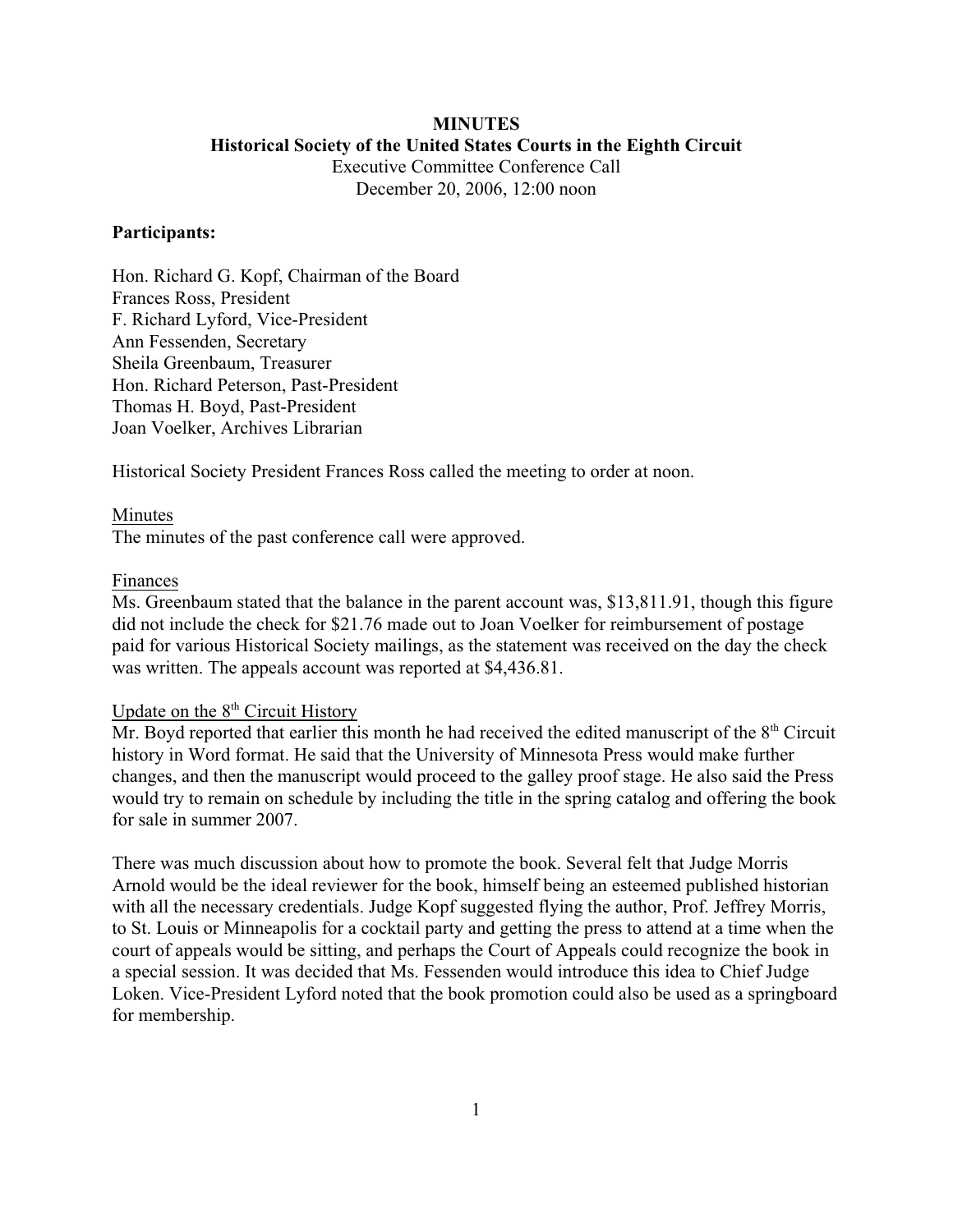#### Branch Reports

Ms. Voelker said that most of the 2006 annual reports have been received from the branches and that those outstanding were expected in the near future. She said that the reports received to date had been posted on the Society's web site.

Ms. Voelker announced that as of the prior day, the Historical Society had a new Internet address and that the 2006 reports and the minutes of the executive committee's Sept. 20 meeting could only be accessed there. She said that an email would be sent providing the URL to the new site:

http://www.lb8.uscourts.gov/pubsandservices/histsociety/hist\_society.html

## Board of Directors Vacancy for South Dakota Branch

Judge Kopf announced that Mr. Donald P. Knudsen of Gunderson, Palmer, Goodsell & Nelson in Rapid City would replace Mark Marshall as the South Dakota representative on the Board of Directors. Ms. Fessenden said she would send him a welcome letter.

## New Archeological Exhibit Planned for St. Louis

Joan Voelker reported that work was underway on a permanent exhibit for the Judicial Learning Center in the Thomas F. Eagleton U.S. Courthouse in St. Louis. The exhibit will feature artifacts unearthed during the construction of the Eagleton Courthouse which began in 1994.

She gave the following account of the artifacts. They are remains from the dwellings that stood on the ground currently occupied by the Courthouse. GSA owns the items but is happy to make them available for display in the building. As identified by the Archeological Research Center of St. Louis, Inc., they come from the Antebellum Period (1840-1860), Victorian Period (1860- 1880), and Late Victorian Period (1880-1900), with the majority coming from the first two periods. Typical materials are ceramic dinnerware, tea sets, and glass bottles, but there also is a chamber pot, oil lamp, clay pipe stem, porcelain doll leg, derringer, and brooch.

Ms. Voelker said that the District Court of the Eastern District of Missouri was in the process of purchasing display cases, and that she, Laura Dreon, and Mary Kay Candido, both of District Court, would be putting the display together.

Judge Kopf expressed interest in seeing digital images of the derringer and brooch, and Mr. Lyford asked if the display might travel. Ms. Voelker said she would send Judge Kopf the images of the derringer and brooch, currently in Michael Gans' custody, and conveyed to Mr. Lyford that loaning the display would have to be approved by GSA.

#### Publicity

Ms. Fessenden recounted that last year the executive committee had decided to pursue the Eighth Circuit Bar Association newsletter as a means of publishing Historical Society news, though the restriction with this venue was that the newsletter only covered the Court of Appeals. As a follow up, she wanted Joan Voelker to convey which history related articles had appeared in the Bar newsletter during the course of the year.